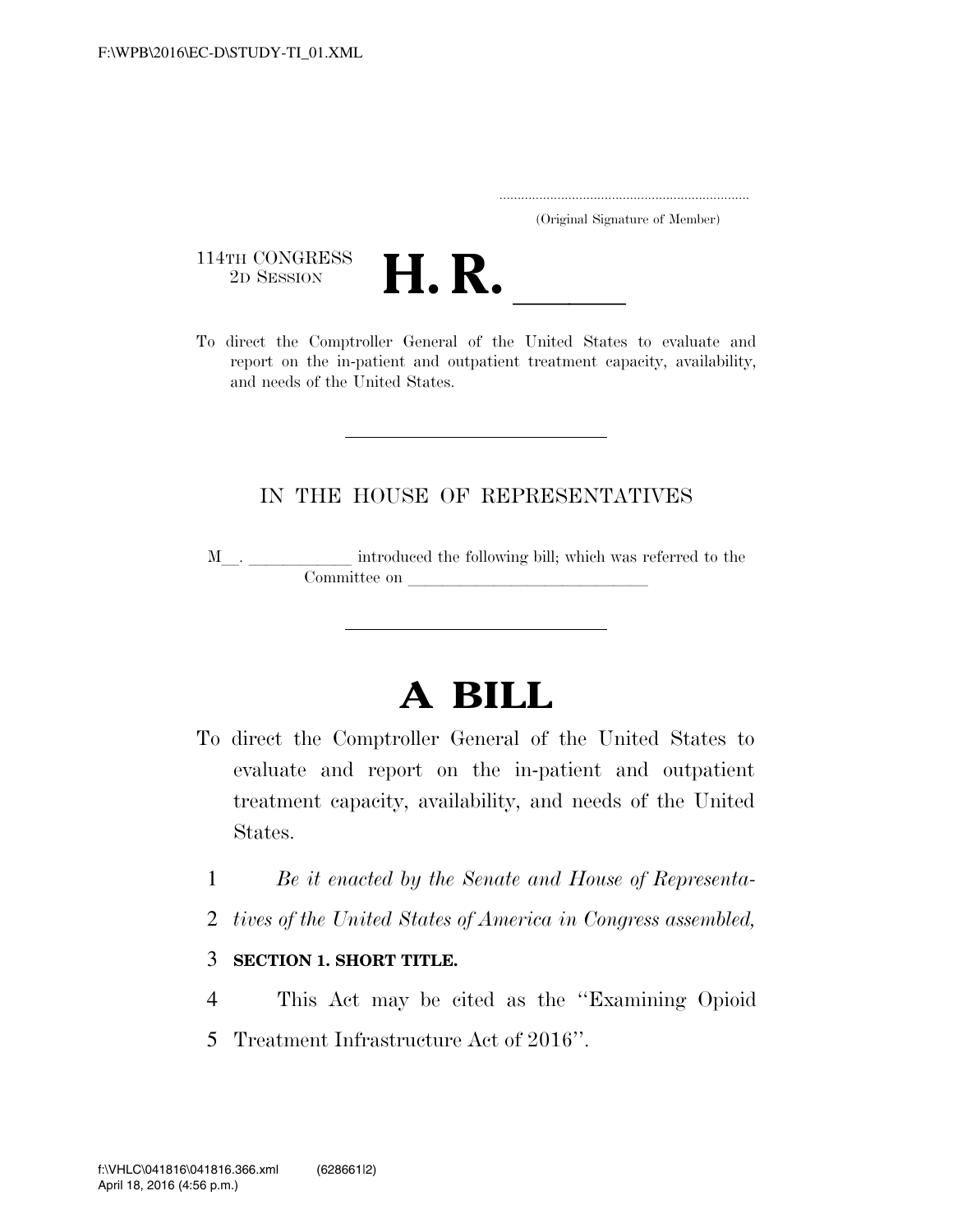## **SEC. 2. STUDY ON TREATMENT INFRASTRUCTURE.**

2 Not later than 24 months after the date of enactment of this Act, the Comptroller General of the United States shall initiate an evaluation, and submit to Congress a re- port, of the in-patient and outpatient treatment capacity, availability, and needs of the United States, which shall include, to the extent data is available—

 (1) the capacity of acute residential or inpatient detoxification programs;

 (2) the capacity of inpatient clinical stabiliza- tion programs, transitional residential support serv-ices, and residential rehabilitation programs;

 (3) the capacity of demographic specific resi- dential or inpatient treatment programs, such as those designed for pregnant women or adolescents;

 (4) geographical differences of the availability of residential and outpatient treatment and recovery options for substance use disorders across the con-tinuum of care;

 (5) the availability of residential and outpatient treatment programs that offer treatment options based on reliable scientific evidence of efficacy for the treatment of substance use disorders, including the use of Food and Drug Administration-approved medicines and evidence-based nonpharmacological therapies;